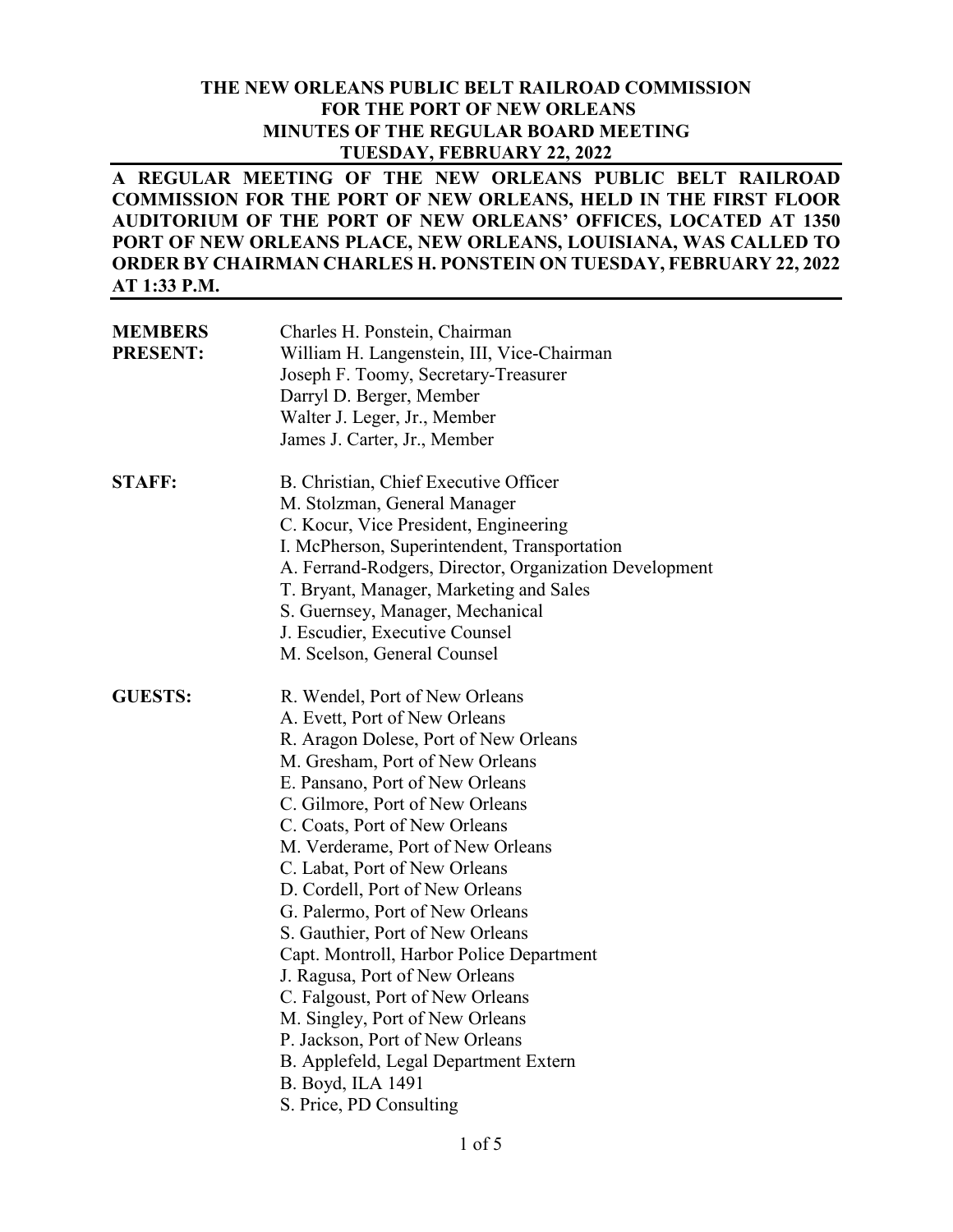W. Evans, GIS

## **I. Roll Call & Determination of Quorum**

Following a roll call, Chairman Ponstein confirmed a quorum and called the meeting to order at 1:33 p.m.

## **II. Pledge of Allegiance**

Chairman Ponstein asked Commissioner Carter to lead the Pledge of Allegiance.

## **III. Approval of Meeting Minutes for January 2022**

Chairman Ponstein called for a motion to approve the public meeting minutes for January 2022, as previously circulated.

Commissioner Langenstein moved to approve the minutes and Commissioner Berger seconded. **MOTION CARRIED UNANIMOUSLY**

## **IV. Public Comment**

Chairman Ponstein asked Ms. Verderame to provide an overview of the Commission's process for submitting public comment. Chairman Ponstein called for any agenda-related or general public comments, but there were none.

#### **V. Action Items:**

## **A. Acceptance of the Financial Statement for January 2022**

Mr. Wendel presented the Commission's January financial statement, a copy of which is made a part of these minutes. He provided an overview of the monthly and fiscal year-todate revenues and expenses for the period ending January 31, 2022. He reported that January was another strong month with revenues continuing to exceed \$3 million. Switching volumes remained above budget while other revenues were in line with expectations for the month. Payroll expenses were slightly higher to accommodate increased switching activity. The overall operating income was \$312,000 over budget this month and more than \$1.5 million higher than last year at this time.

Commissioner Toomy moved to accept the financial statement and Commissioner Leger seconded. **MOTION CARRIED UNANIMOUSLY**

**B. Consider Approval of a Resolution Authorizing the President and Chief Executive Officer to Renew the Board's Property and Casualty Insurance Policies for Primary and Excess Property, Boiler and Machinery/Equipment Breakdown, Primary and Excess Liability Insurance, Hull and Machinery and P&I Insurance, Vessel Pollution Liability Insurance, Public Official's Liability Insurance, Law Enforcement Liability Insurance, Government Crime Insurance, Cyber Insurance and Business Automobile**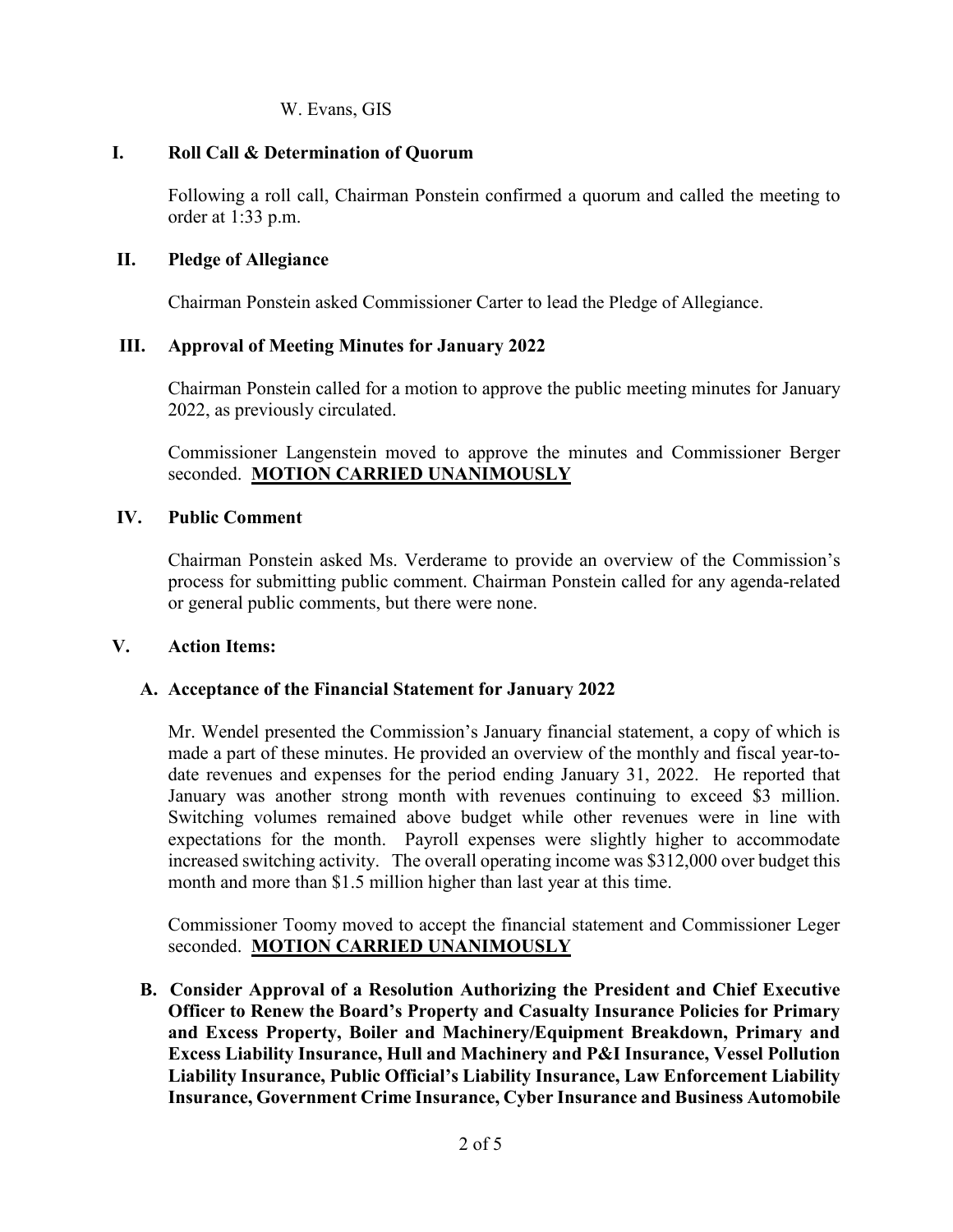## **Liability Insurance at a Not to Exceed Cost of \$6,424,737, all Arranged Through Arthur J. Gallagher Risk Management Services, Inc.**

Mr. Wendel presented and recommended approval of the resolution. He gave an overview of various insurance coverages included in the proposed annual renewal. He reported that a more stable market and the absence of significant claims in the last year resulted in a rate increase of less than 2%. Staff will continue to explore all possibilities to reduce premiums. For the first time in three (3) years, the Huey P. Long Bridge Catastrophic Damage Policy saw a rate increase of 44% as the insured value of the bridge was increased by 21%. The Commission receives a cost share of over 95% from certain Class 1 railroads for this coverage. The Commission also consolidates certain coverage categories with the Board of Commissioners of the Port of New Orleans ("Port"), including property, auto, cyber, crime, terrorism, and public officials insurance.

Commissioner Langenstein moved to approve the resolution and Commissioner Carter seconded. **MOTION CARRIED UNANIMOUSLY**

**C. Consider Approval of a Resolution Awarding a Contract to Griffin Consolidated Services, LLC d/b/a Griffin Railcar Services for the As-Needed Purchase and Delivery of New and Reconditioned Air Brake Valves for a Period of One Year with Two One-Year Renewal Options, at a Cost Not to Exceed \$135,000 for the Full Contract Term.**

Mr. Guernsey presented and recommended approval of the resolution. The scope of this contract includes the as-needed purchase and delivery of new and reconditioned air brake valves for the Commission's Car Shop. An invitation to bid was issued in November but no bids were received. Accordingly, the invitation to bid was re-issued in December 2021 and Griffin Consolidated Services, LLC d/b/a Griffin Railcar Services, LLC was the sole responsive bidder. The initial term will be for a period of one (1) year, with two (2) oneyear renewal options, at a cost not to exceed \$45,000 per year, or \$135,000 in aggregate. Funding for this contract is allocated in the Commission's Operational Budget.

Chairman Ponstein asked if this would be a new contract and Mr. Guernsey responded that it is a new contract.

Commissioner Toomy moved to approve the resolution and Commissioner Berger seconded. **MOTION CARRIED UNANIMOUSLY**

**D. Consider Approval of a Resolution Awarding a Contract to Norman Lumber Company, Inc. for the As-Needed Purchase and Delivery of Unseasoned Lumber for a Period of One Year with Two One-Year Renewal Options, at Cost Not to Exceed \$1,720,875 for the Full Contract Term.** 

Mr. Kocur presented and recommended approval of the resolution. The scope of this contract is for the as-needed purchase and delivery of unseasoned lumber, which will be used to manufacture the specific ties used on the Huey P. Long Bridge (the "Bridge"). An invitation to bid was issued in November 2021, but no bids were received. Accordingly, the invitation to bid was reissued, and Norman Lumber Company, Inc. was the sole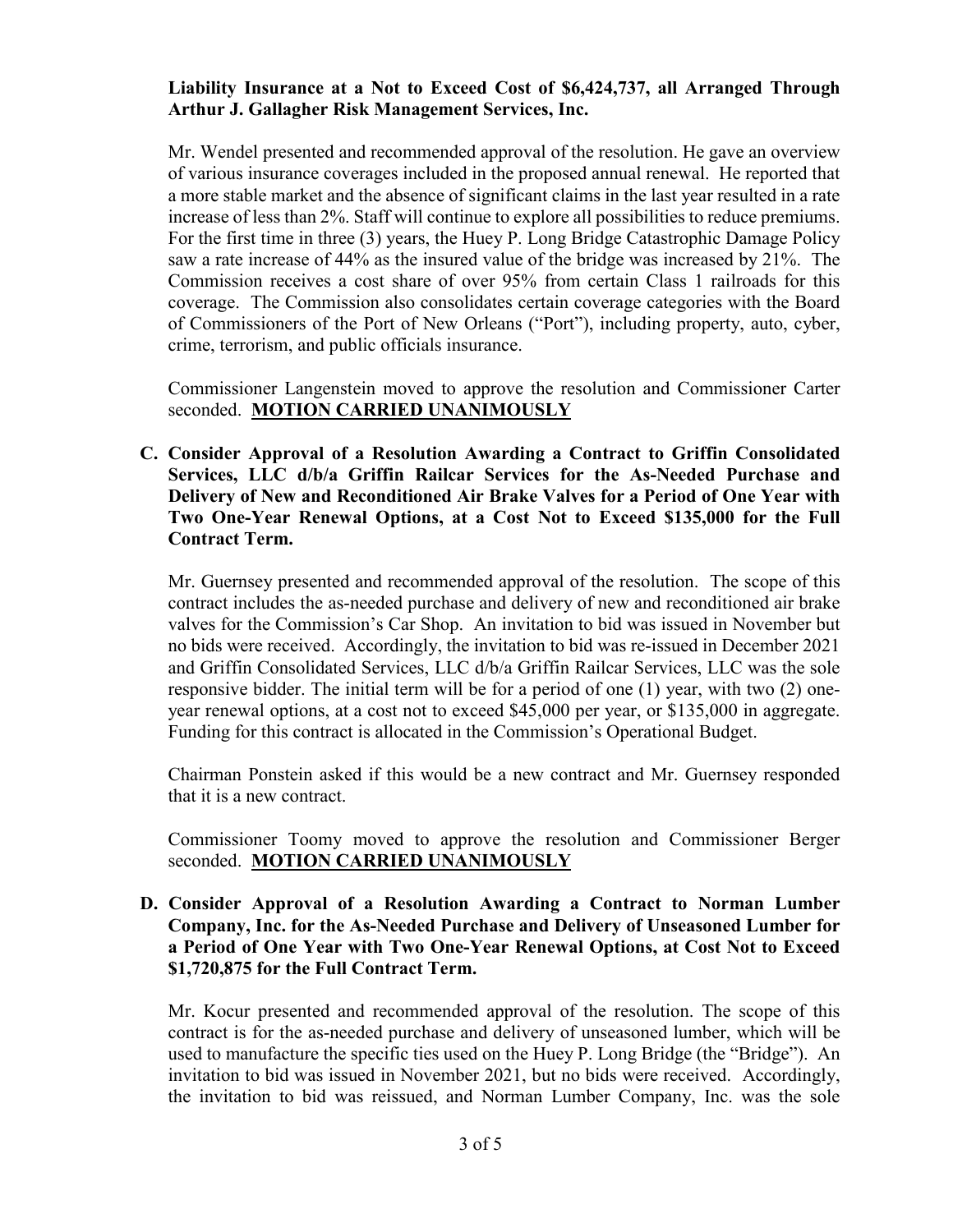responsive bidder. The initial term is for one (1) year, with two (2) one-year renewal options. Funding was this contract is allocated in the Commission's Operating Budget and a large portion of the cost is reimbursable through the Joint Maintenance Agreement with other railroads.

Chairman Ponstein asked about the specificities of this material. Mr. Kocur responded that it is special timber that undergoes a dual treatment in order to last beyond 15 years.

Commissioner Langenstein inquired about the number of ties used on the Bridge and the lack of responses to the invitations to bid. Mr. Kocur and Mr. Stolzman explained that more than 37,700 ties are used on the Bridge with 1,500 different cuts. While this specific type of wood is in low supply, small lumber companies are also challenged by the magnitude of the Commission's requirements. Commissioner Langenstein asked if this contractor has been used before and if the prices remain similar. Mr. Kocur responded that this is a new contractor since the previous contractor, which is located in Mississippi, was unable to provide the quantities needed. The new contract represents a price increase of 76% due to the scarcity of the material and the increase in transportation costs, given that the new contractor is located in Arkansas.

Commissioner Langenstein moved to approve the resolution and Commissioner Toomy seconded. **MOTION CARRIED UNANIMOUSLY**

## **VI. Report of the General Manager**

Mr. Stolzman presented the General Manager's Report. He reported that the January volume numbers were even stronger than anticipated for local and Class Iswitching, noting that local switching volumes were 37% higher than in January of last year. Railcar storage remained strong, with a daily average of 938 cars for the month. Mr. Stolzman also noted a much faster car turnover than in the previous years, which is beneficial to switching volumes. Import and export volumes for intermodal containers remained steady for the month of January, and are expected to increase in February. Dwell time for the month of January averaged 10.5 hours.

With improved productivity and increased access to certain materials, roadway tie replacement averaged 200 ties per day. However, bridge tie replacements experienced a significant decrease to due ongoing supply shortages. Track surfacing productivity increased in January but tie mill production faced supply challenges. Car shop repairs increased in January and met budget projections. Mr. Stolzman anticipates that positive trend to continue.

Chairman Ponstein inquired about the number of old locomotives still in the fleet. Mr. Stolzman stated that six (6) old locomotives remain. Staff is looking into the option of converting four (4) of those locomotives into back-up power generators. A full report on this issue will be provided next month.